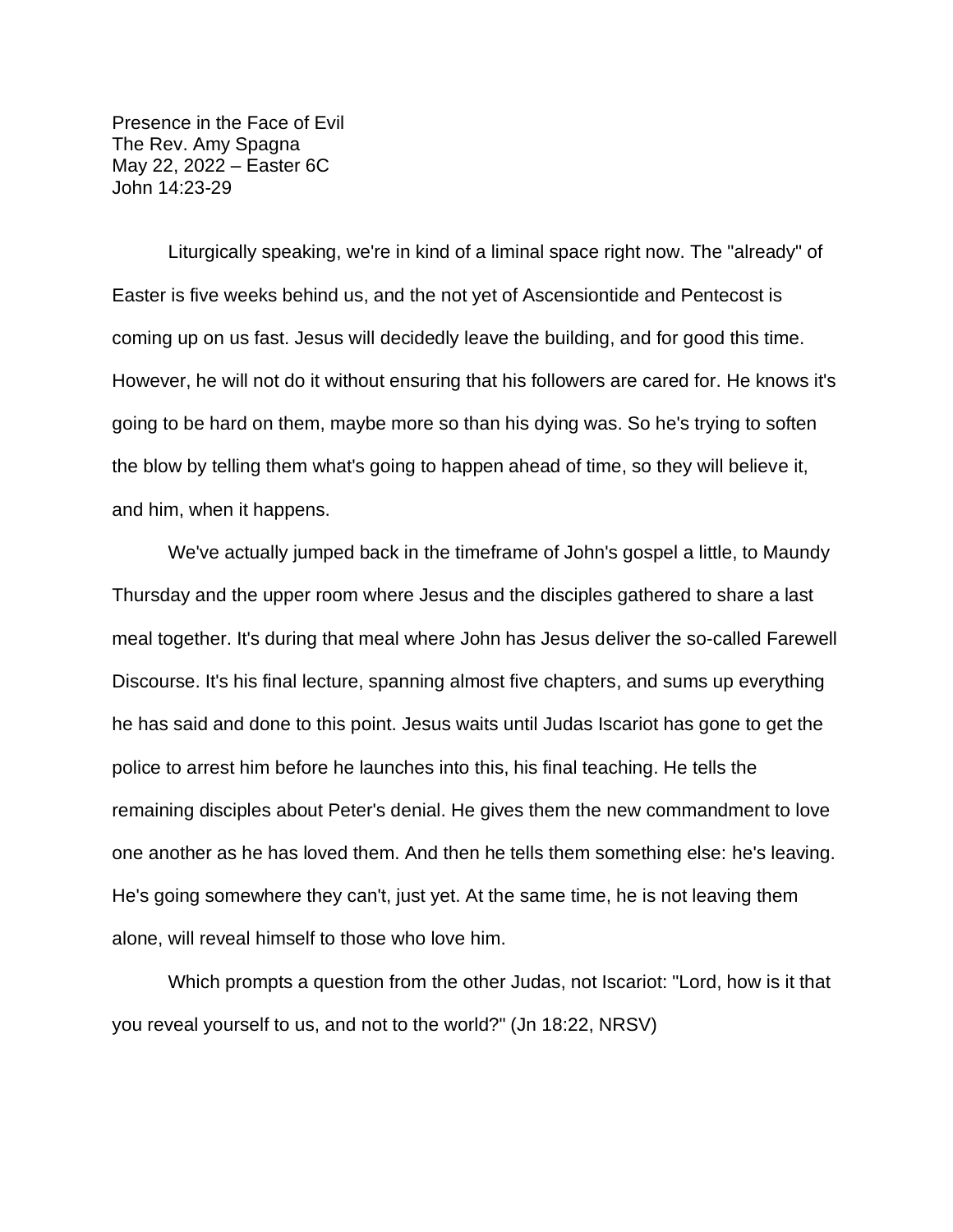Jesus answers him with a *what*, not necessarily a *how*. "Jesus says that he and the Father will come and make their dwelling with those who love him and keep his word."<sup>1</sup> The Greek word for "dwelling" here is the same one used at the very beginning of this chapter, where Jesus describes his Father's house as having many dwelling places which he will go ahead of the disciples to prepare. Clearly the two events, Jesus' departure and his continued presence with the disciples, are somehow related. At this point in the story, how he's going to do it is somewhat of a mystery. It leaves everyone scratching their heads, regardless of the era in which they are listening to him. what doesn't help us in particular is that we are hearing this promise pulled out of the context of the rest of the chapter. However, Jesus already answered the question of what we have to do in order to meet him halfway: "Love me, keep my commandments."

This is both a command and a promise: do what I say and I will be there. It presents the disciples who first heard it, and us, too, with a bit of a dilemma. The "do as I say" piece is easy. That he will be there, when he's already said he's leaving soon, is a bit harder to swallow. While we want to think about them as two distinct actions, it's not clear that Jesus himself does. They're tied very closely together, in the context of a passage which is intended to instruct and comfort both the disciples who were present in the room when he said it, and the ones who are living now and still struggling with it. Since it is a both/and proposition, then, it's hard not to wonder if it might be a situation

<sup>1</sup> Elisabeth Johnson, "Commentary on John 14:23-29."

http://www.workingpreacher.org/commentaries/revised-common-lectionary/sixth-Sunday-of-easter-3/commentary-on-john-1423-29-5 [accessed May 16. 2022].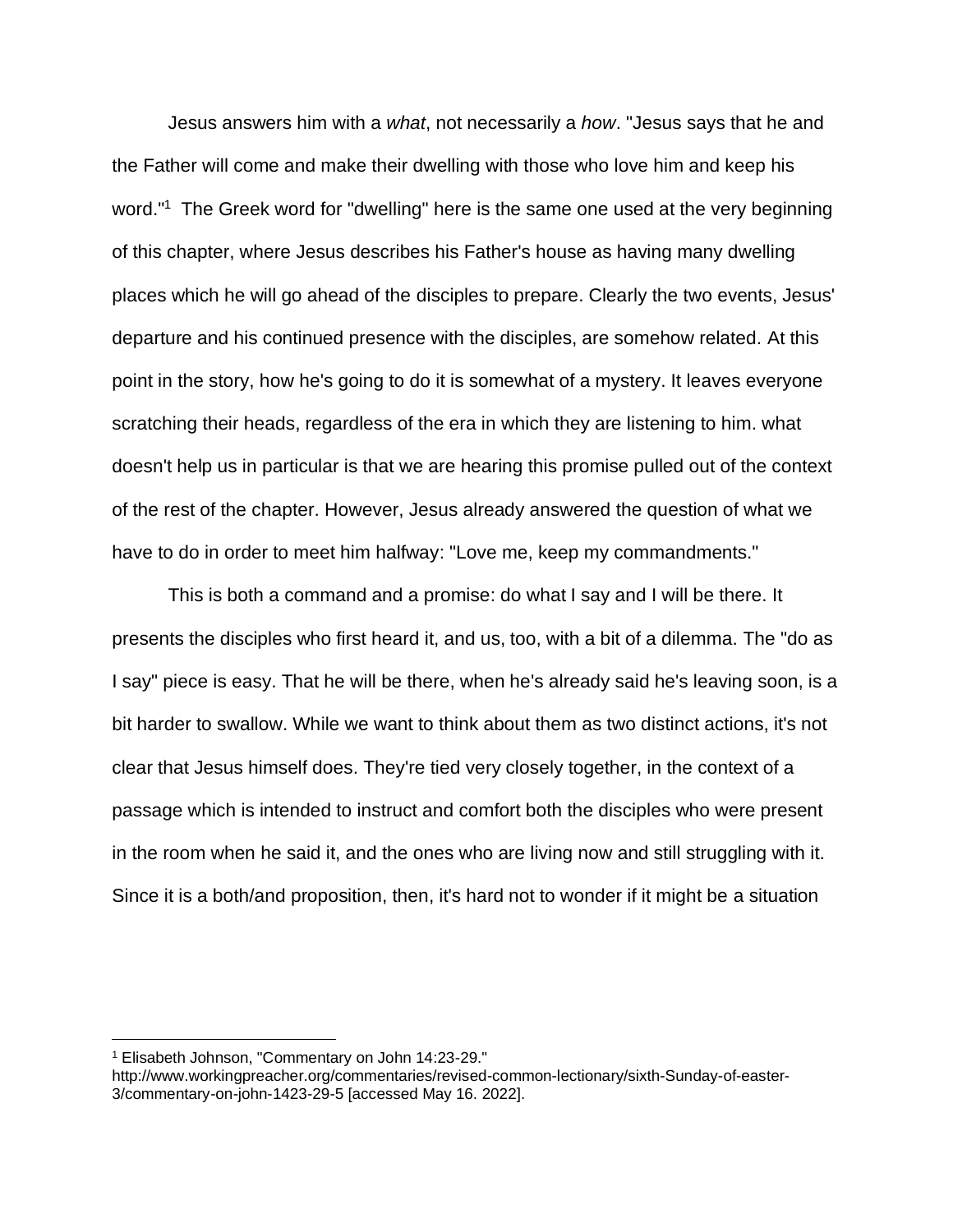where, "… as we keep Jesus' commands we receive his promises, and that as we hear his promises we are equipped to keep his commands."<sup>2</sup>

Even if that is the case – which I think it is, but I also think it needs to have a caution label attached about turning discipleship into a transaction rather than a relationship – it doesn't provide a good answer about how and where Jesus is, where God is, when bad things happen. It's hard to trust that they're present at all, in the face of a world filled with intense fear and hatred. It's even harder when fear and hatred motivate people to perpetrate evil deeds like murdering ten people in the middle of a grocery store just because they are Black. How are we supposed to love Jesus, keep his commandments, and trust that he'll be there in the face of an act like that? It doesn't seem to get us anywhere, not in terms of getting our elected leaders to finally do something about the toxic mixture of white supremacy and easy access to militarygrade weapons which continues to be at the heart of these shootings. And it certainly does not help us to combat the very human impulse to want to get revenge on the people who commit them.

Love is the only antidote to that much hate, and to the anxiety, fear, and grief left behind in the wake of events like Buffalo, Aurora, Marjorie Stoneman Douglas, and Sandy Hook. Jesus knew that – and so he sets up the commandment to love one another and the promise that he will be there in direct opposition to what he knew the world would send his disciples' way. They are what evil cannot stand, most especially not when they are put into action.

<sup>2</sup> David Lose, "Commands and Promises." https://www.workingpreacher.org/dear-workingpreacher/commands-and-promises [accessed May 16, 2022].